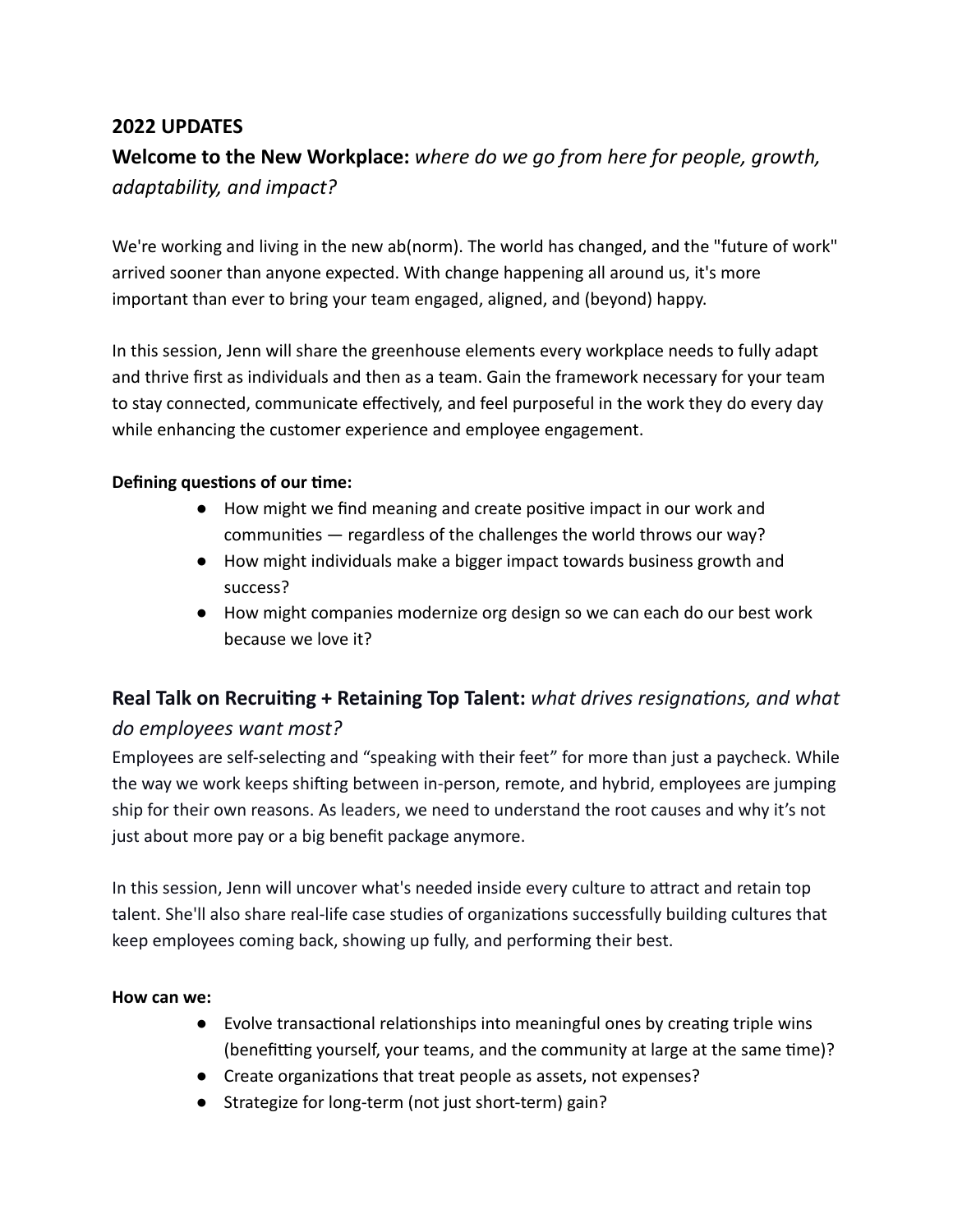## **Bringing Humanity to Work:** *get real with ourselves and our teams for a more whole, authentic workplace*

When we show up authentically at work, we can bring our whole selves, which benefits everyone on the team. When leaders encourage others to bring their whole selves and unique perspectives to each situation, solutions are created, innovation happens, and diversity, equity, inclusion, and belonging flow naturally.

Jenn will inspire you and your team to show up authentically and embrace the highs and lows in work/life. Leaders who create a genuine, inclusive work environment know it's not just the "right thing to do," they know it's also creating more profits and purpose in the world. When we get real with ourselves THAT'S when happiness and humanity come alive.

#### **How can we:**

- Create systemic environments where we all meaningfully connect and feel a sense of belonging?
- Cultivate people ecosystems that bring happiness, embrace wholeness, and nurture new ways to feel more human at work?
- Stop focusing on doing things right for efficiency and focus on doing the right things for people?

**What's in it for me? what's in it for all?** *Refresh and Realign Purpose + Values* It's no secret that core values are essential to culture and success. The majority of companies have defined their values. But, do those values still ring true and represent the company you are today? And, do your employees align and live these values daily? What purpose is driving your team's success?

In this session, Jenn will share the significant impact teams experience when individuals define their personal values and ladder those up to the organizational values. She'll share her values journey from life BC (Before Covid) to life AC (After Covid) and how those values may have changed. When we know our values, we realize how our decisions impact our lives and the organization as a whole for better or worse.

#### **How can we simultaneously answer:**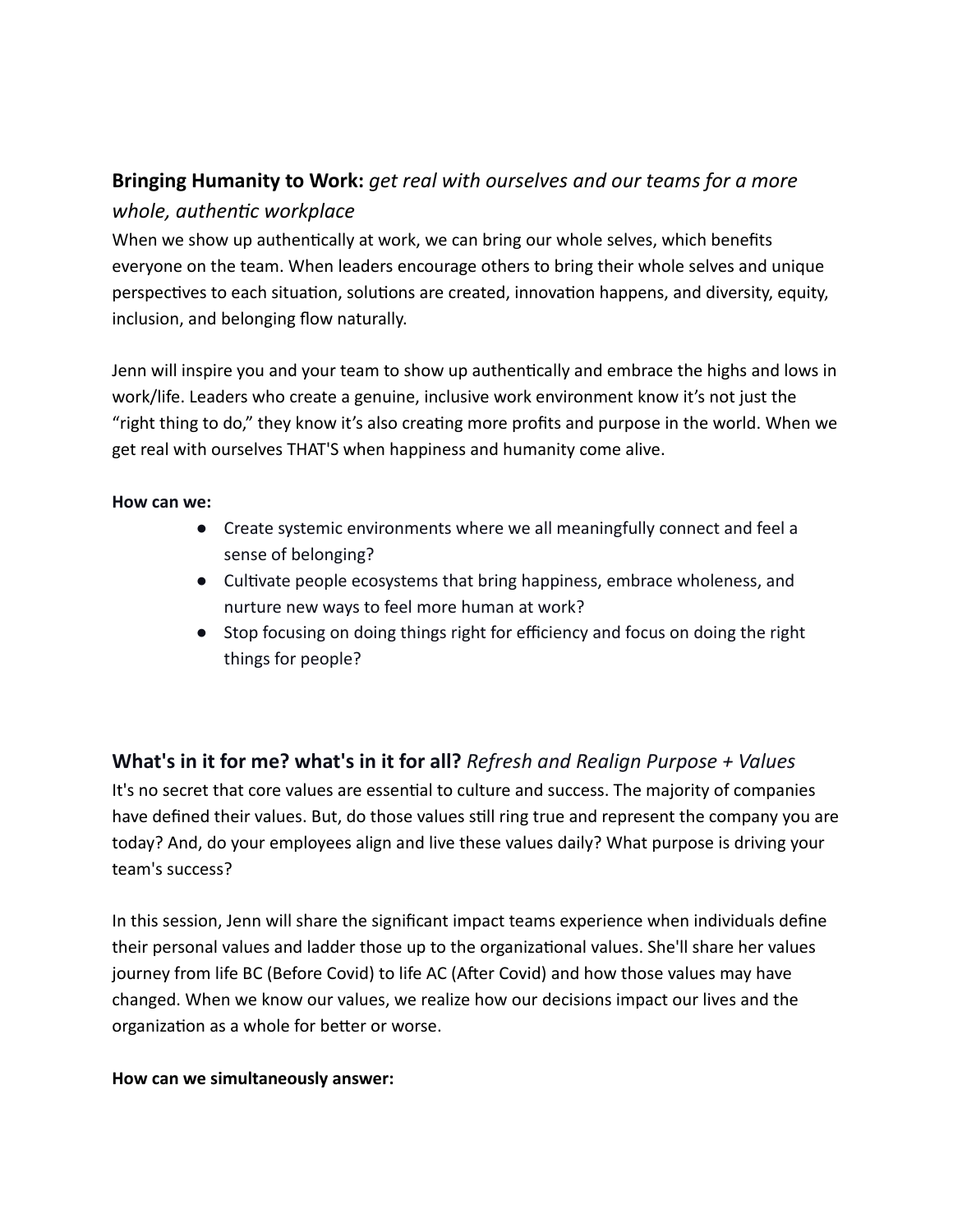- What are the ways we can *imbed and live* purpose + values so they're not meaningless words on the wall?
- What's in it for MF?
- What's in it for ALL? (teams, customers, and our ecosystem)

# **What's Beyond Happiness?**

#### **Since the world hit reset in 2020, people have been asking:**

- What are the things most important to me?
- Am I living an authentic life that's true to myself and not what others expect of me?
- How do I know if I'm spending the minutes of my day meaningfully?

Whether you lead a company, teams, or your own work/life, it's time to get to the core of who you are, live the purposeful life you want, and ripple your impact to people in your business and beyond.

In this session, Jenn shares why it's time to redefine happiness, the role that life's highs and lows play, and how we're more resilient when we live with happiness and humanity. She'll define what it means to take care of your greenhouse as you grow others, and explain the new concept of the double ROI — return on investment *and* ripple of impact.

When we apply the learnings from *Beyond Happiness*, we wake up knowing, regardless of what bad news might be in the headlines that day, that we're grounded in our internal worlds. That we're putting our time and talents to the best use, in service of ourselves and everyone we touch in our ecosystems.

## **ME + WE + COMMUNITY:** Flowing Beyond Happiness to Unleash Human Potential *for a Purposeful Impact*

At every defining moment in the consumer life cycle, there are opportunities to create a strong positive (or negative) brand experience, and those moments start with the employee. When we create a triple win—people are supported as individuals, teams/customers are supported, and businesses are more successful.

In this session, Jenn shares how as leaders, we can adapt to change, be profitable and purposeful, support all people and our stakeholders *(spoiler alert…it starts with your*